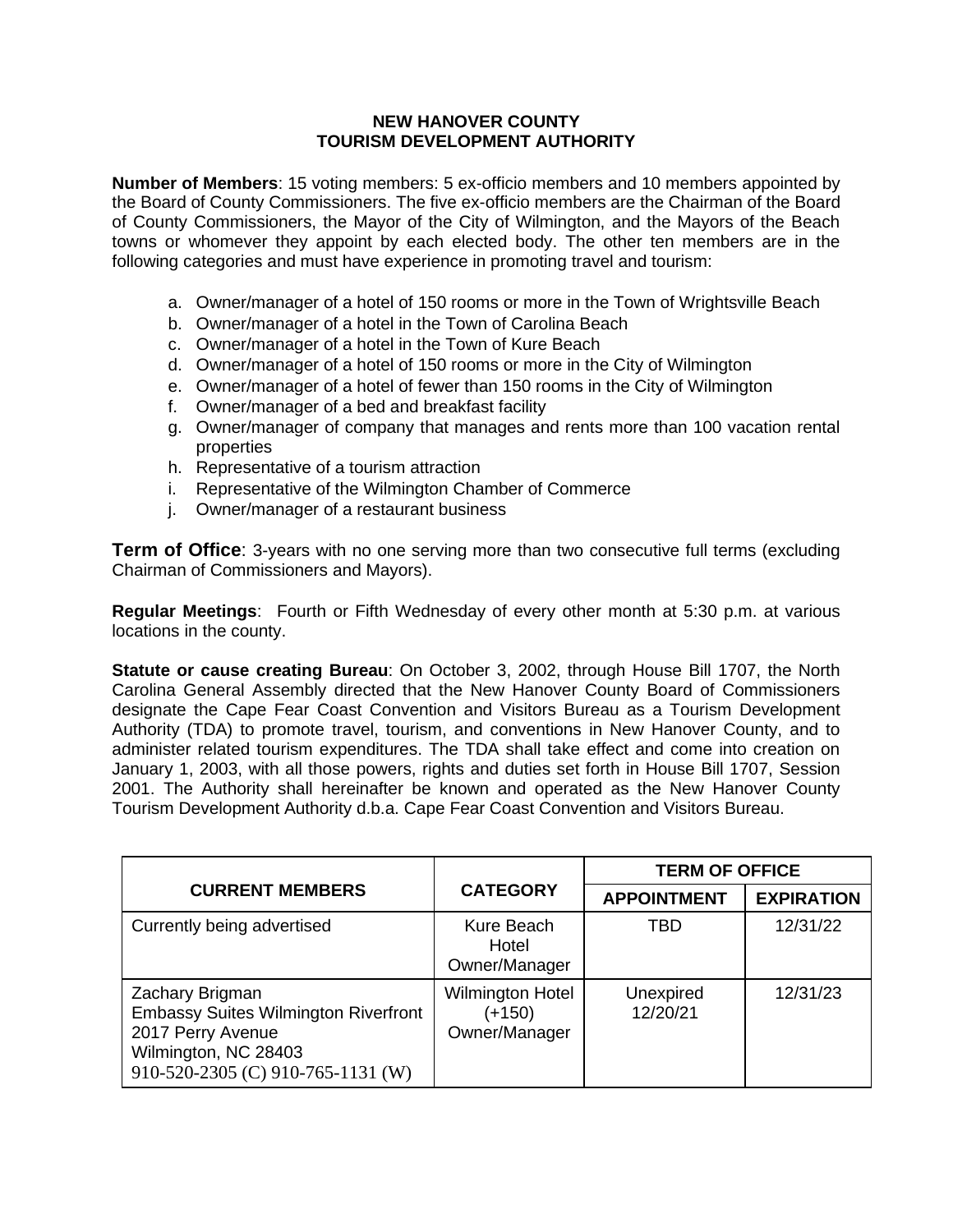# **TOURISM DEVELOPMENT AUTHORITY (CONT.) PAGE 2**

| <b>CURRENT MEMBERS</b>                                                                                                                                         | <b>CATEGORY</b>                                                   | <b>TERM OF OFFICE</b>                                                                                                         |                                                                                  |
|----------------------------------------------------------------------------------------------------------------------------------------------------------------|-------------------------------------------------------------------|-------------------------------------------------------------------------------------------------------------------------------|----------------------------------------------------------------------------------|
|                                                                                                                                                                |                                                                   | <b>APPOINTMENT</b>                                                                                                            | <b>EXPIRATION</b>                                                                |
| <b>James Kitts</b><br>PO Box 1882<br>Carolina Beach, NC 28428<br>910-538-7058 (C)                                                                              | <b>Vacation Rental</b><br>Properties<br>$(100+)$<br>Owner/Manager | Unexpired 6/20/22                                                                                                             | 12/31/23                                                                         |
| Michael (Hap) Fatzinger<br>7031 Cayman Court<br>Wilmington, NC 28405<br>910-622-4621 (C)                                                                       | <b>Tourist Attraction</b>                                         | Unexpired 9/21/20                                                                                                             | 12/31/22                                                                         |
| Natalie H. English<br>5736 Wisteria Lane<br>Wilmington, NC 28409<br>704-968-0956 (C) 910-762-2611 (W)                                                          | Chamber of<br>Commerce                                            | First 4/17/17<br>Second 12/16/19                                                                                              | 12/31/19<br>12/31/22                                                             |
| Nicole Jones<br>302 Dogwood Lane<br>Wilmington, NC 28409<br>910-262-6115 (C) 910-313-0824 (H) 910-<br>395-8224 (W)                                             | <b>Wilmington Hotel</b><br>(5150)<br>Owner/Manager                | Unexpired 11/13/18<br>First 12/7/20                                                                                           | 12/31/20<br>12/31/23                                                             |
| Mary Baggett<br>322 Causeway Drive - Unit 919<br>Wrightsville Beach, NC 28480<br>910-619-1876 (C) 910-256-7101 (W)                                             | Wrightsville<br>Beach<br>Hotel<br>Owner/Manager                   | Unexpired<br>4/19/2021                                                                                                        | 12/31/23                                                                         |
| <b>Charles Pennington</b><br>The Verandas Bed and Breakfast<br>202 Nun Street<br>Wilmington, NC 28401<br>910-251-2212                                          | <b>Bed &amp; Breakfast</b><br>Owner/Manager                       | Unexpired 9/20/04<br>First 12/18/06<br>Second 1/19/10<br>Third 12/17/12<br>Fourth 12/14/15<br>Fifth 2/18/19<br>Sixth 12/20/21 | 12/31/06<br>12/31/09<br>12/31/12<br>12/31/15<br>12/31/18<br>12/31/21<br>12/31/24 |
| Angela Rhodes<br>Catch Modern Seafood Cuisine &<br><b>Phun Seafood Bar</b><br>803 Calico Crossing<br>Wilmington, NC 28411<br>910-777-9551 (C) 910-799-3847 (W) | Restaurant<br>Owner/Manager                                       | First 12/17/12<br>Second 12/14/15<br>Third 1/22/19<br>Fourth 12/20/21                                                         | 12/31/15<br>12/31/18<br>12/31/21<br>12/31/24                                     |
| <b>Tom Ullring</b><br>6521 Settlers Dream Place<br>Wilmington, NC 28409<br>336-402-6270 (C) 910-458-2030 (W)                                                   | Carolina Beach<br>Hotel<br>Owner/Manager                          | First 2/17/20                                                                                                                 | 12/31/22                                                                         |
| <b>Ex-officio Members:</b>                                                                                                                                     |                                                                   |                                                                                                                               |                                                                                  |
| Deb Hays, County Commissioner                                                                                                                                  | New Hanover<br>County<br>Commissioner                             | 1/19/21                                                                                                                       | Undesignated                                                                     |
| Mayor Lynn Barbee                                                                                                                                              | Carolina Beach                                                    | 12/21                                                                                                                         | Undesignated                                                                     |